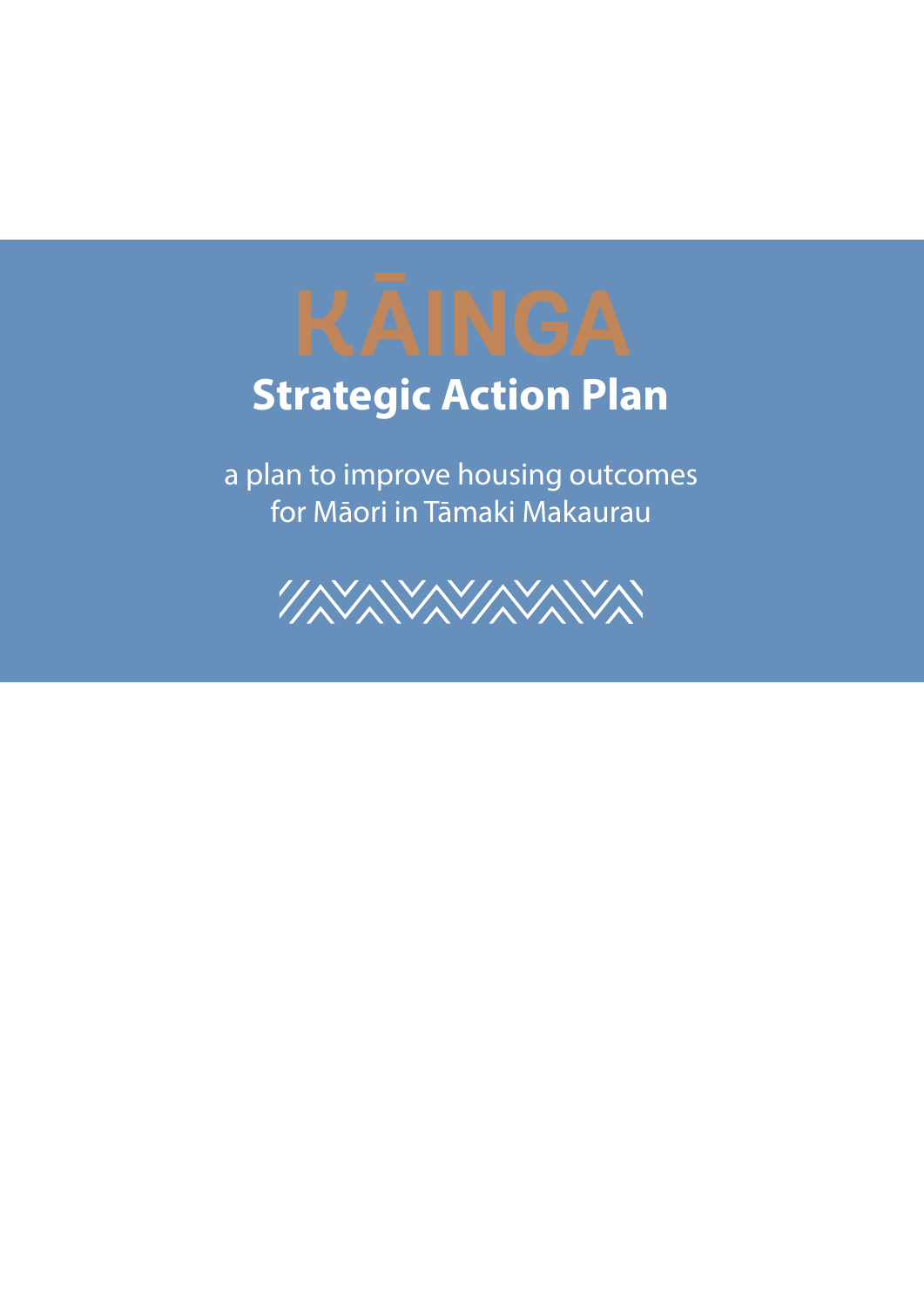# **1. INTRODUCTION: HE KŌRERO WHAKATAKI**

*Ehara i te mea ko ngā pātū me ngā paepae ngā mea hanga ai te kaīnga, engari ko ngā tūmanako me ngā moemoeā o te iwi*

*Ko tēnei mea te kāinga, ehara i te whare noa iho*

*He ruruhau; he manaaki tāngata; he mana motuhake, kōia tēnei ko te kāinga*

"It's not about walls and beams; it's about hopes and dreams. It's about our hopes and dreams for our whānau, starting with a roof over our heads"

– **Tony Kake**, Independent Māori Statutory Board Member and CEO Papakura Marae, speaking at the Auckland Māori Housing Summit, 2018

The Hon Phil Twyford and the Hon Nanaia Mahuta also said at the Auckland Māori Housing Summit, 2018:

"(The importance of housing is) Not only the shelter of a house, not only the walls and the beams, … but the certainty of belonging that comes with stability and a place you can call your own"

#### – **Hon Phil Twyford**

"(we are) talking about *housing* rather than bricks and mortar, as *kāinga… kāinga* gives you a sense of place and a sense of belonging …it also connects to who we are as people because we know more than ever before, if we take *kāinga* as the reference point…that gives us a sense of identity and belonging"

– **Hon Nanaia Mahuta**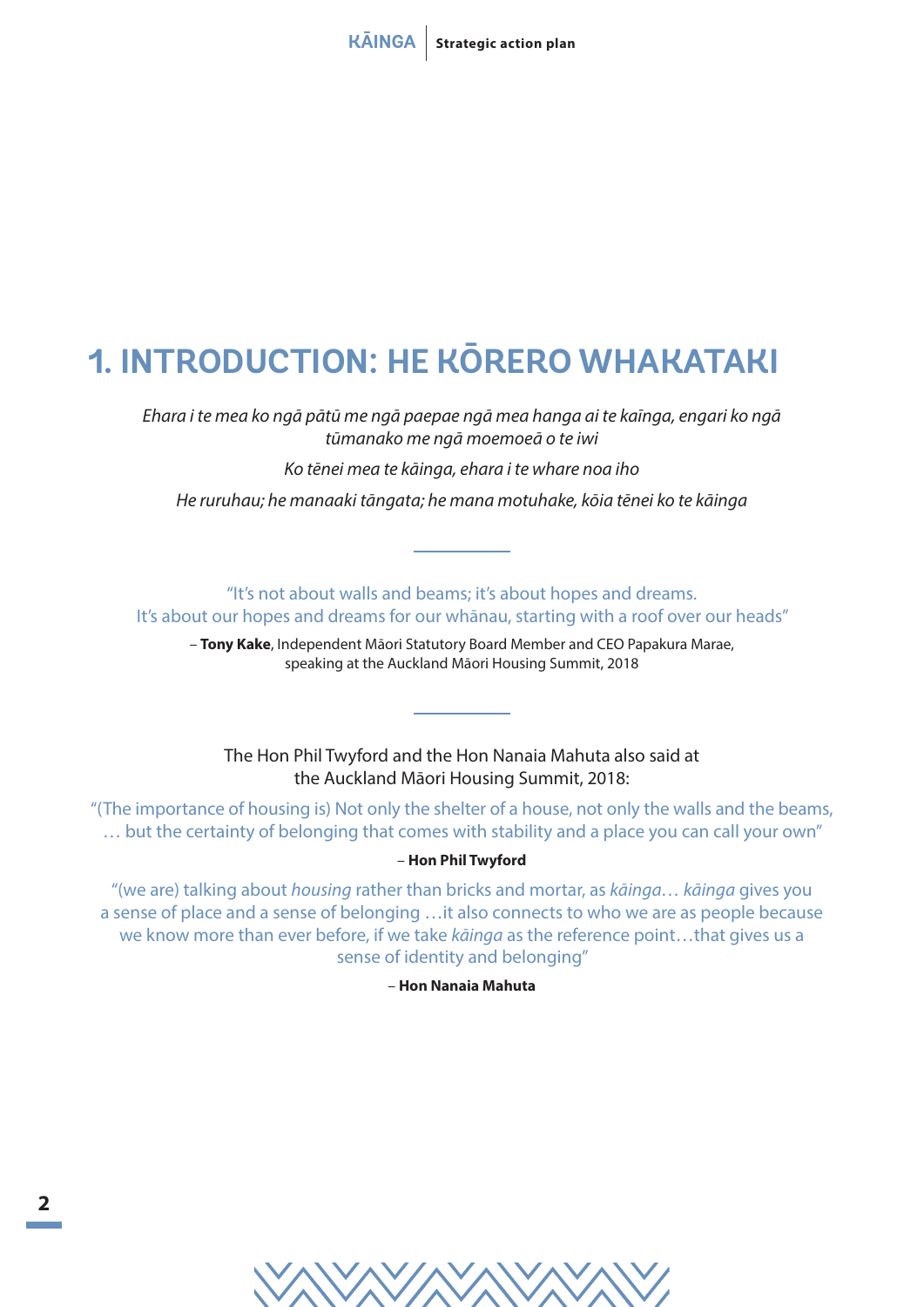# **2. STRUCTURE OF THIS PLAN**

### **Context**

This strategic action plan has been developed in response to the Auckland Māori Housing Summit, 2018, where there was a call for an action plan to improve housing outcomes for Māori in Auckland. Development of this plan has been led by the Independent Māori Statutory Board (Board, IMSB), with the key support of Te Matapihi, and in collaboration with a range of stakeholders including whānau and community. It proposes a range of actions and suggests action holders from community to government, based on existing roles and responsibilities.

## **Project process and plan structure Auckland Māori Housing Summit, 2018 – direction and learnings**

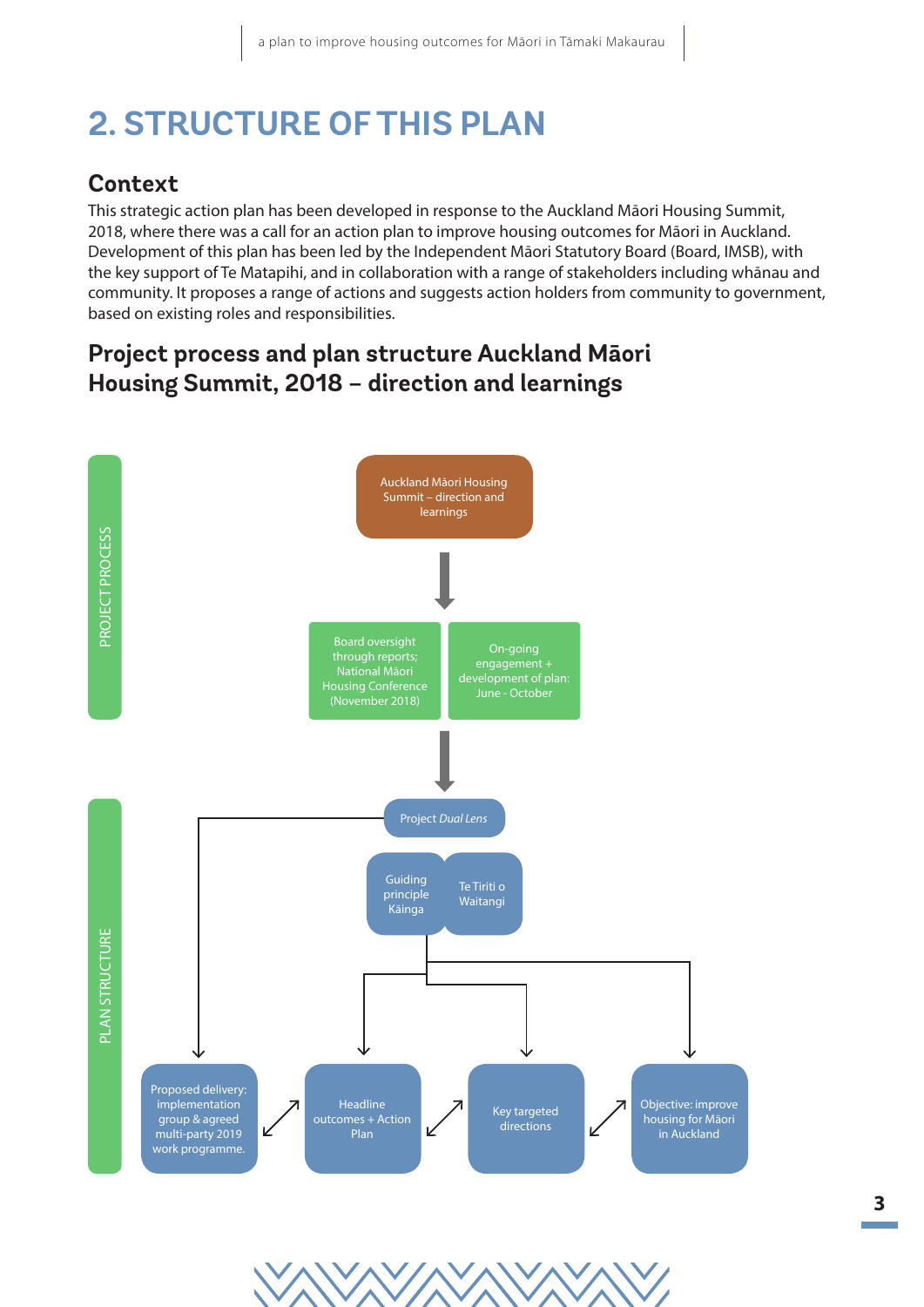## **Dual lens: Te Tiriti o Waitangi and Kāinga**

Te Tiriti o Waitangi provides a political and analytic framework for the Kāinga strategic action plan, while the principle of *kāinga* provides an operational focus for the plan. In many cases they overlap, where services reflecting the *kāinga* principle, for example, are advocated for on the basis of Te Tiriti through structural change or political decision making.

#### **Te Tiriti o Waitangi – the benchmark for Māori**

**outcomes:** Te Tiriti sets a benchmark for the relationship between Māori (ngā iwi and hapū) and the Crown. The principles of Te Tiriti established through the Waitangi Tribunal and the courts are a modern tool kit for understanding the implications of Te Tiriti and reflecting and upholding it in modern New Zealand. Te Tiriti has some key meanings and implications for this plan.

#### *Ngā iwi and hapū and the Crown as Te Tiriti partners*

Te Tiriti creates a partnership in the governance of New Zealand between ngā iwi and hapū and the Crown by assuring both sides of a governance role in New Zealand's future: Rangatiratanga guaranteed to ngā iwi and hapū and Kāwanatanga guaranteed to the Crown. Partnership in accordance with and expressing Te Tiriti are a touchstone for this plan and the analysis underlying it, and this plan promotes it in a range of ways.

#### **Kāinga – the guiding principle of this plan:**

The guiding principle of this plan is kāinga. This retains our focus on kaupapa Māori, the social function of housing, and recognition of the need to understand housing outcomes for Māori through a Māori lens in reference to Māori values. It also recollects Te Tiriti, its terms, and vision for Aotearoa.

This grounding in human values as housing outcomes, and the social function of housing is pertinent and timely for New Zealand as we enter a period of high state investment in housing. It is also enabling for the wider housing system, for all New Zealanders.

**Project objective:** The objective of this project offers a quick view through this *dual lens*: to improve housing outcomes for Māori in Auckland, focusing on supporting ngā iwi and hapū o Tāmaki Makaurau in their housing aspirations, and whānau with the highest need for shelter and/or effective, targeted, support and services based on *kāinga*.

## **Project and action ownership**

This plan reflects and promotes community and whānau outcomes, and will be collectively owned by parties who agree to be accountable to it.

**Government response:** it is proposed that part of the government's commitment is participation in an implementation group working to an agreed 2019 work programme (this may be coordinated by a government agency). This group will oversee action on government commitments in 2019 and beyond. Delivery can also be supported/ monitored by other groups and means as required, in particular if delivery is not adequate.

**Auckland Council response:** this is treated differently as council actions rely more on alignment, with fewer levers around Te Tiriti and kāinga.

This plan does not set out to create obligations or accountability for iwi, hapū, marae, NGOs, community, or whanau, but to create opportunities for these entities to participate in this plan's future with other stakeholders.

**Project timing** Delivering this project in time for the action plan to be discussed at the National Māori Housing Conference (November, 2018) was proposed at the Auckland Māori Housing Summit, 2018, setting the project timelines. The plan will be presented at the national conference and endorsement is being targeted in December, 2018.

This enables the implementation group to be convened during 2018 with a view to agreeing a work programme and meeting schedule for 2019. Action ownership remains unconfirmed or agreed at this time (November 2018).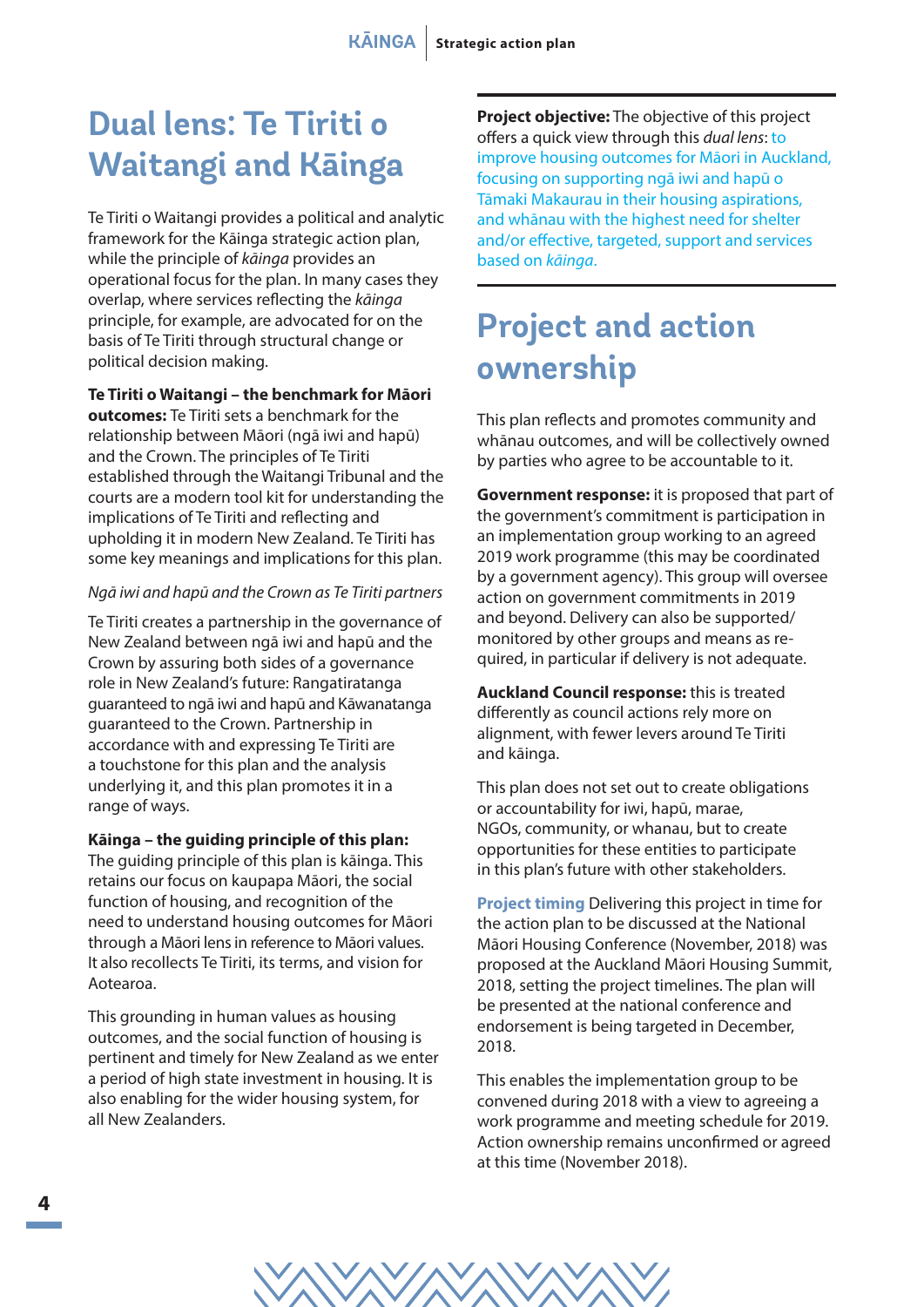# **3. KEY TARGETED DIRECTIONS**

To promote housing outcomes for Māori this strategic action plan has identified the following key target directions:

#### **1. Reflecting Te Tiriti and expressing partnership with ngā iwi and hapū and with Māori**

– Structures, systems, policies and outcomes that reflect and express Te Tiriti

#### **2. Whānau focused strategies, navigators and brokers promoting kāinga outcomes**

– Services to support whānau, navigate systems and process, and access resources in accordance with kāinga

#### **3. End homelessness as a critical kāinga outcome**

– Ending inequity in inadequate housing outcomes and Māori over-representation in homelessness, based on a Te Tiriti o Waitangi and human rights based approach to strategy and related approaches, and reflecting the principle of *kāinga*

#### **4. Skilled professionals with expertise in facilitating and achieving housing outcomes for Māori**

– Supporting iwi and whānau and others through professional standards and a training curriculum relating to housing and housing outcomes for Māori

#### **5. Tailored housing and finance products meeting the needs of Māori whānau**

– Shared equity, progressive ownership models resourced and fit for purpose for Māori

#### **6. More Auckland Council land and Crown land for kāinga opportunities**

– Utilised for quality and accessible affordable housing in which whānau experiences of kāinga can be promoted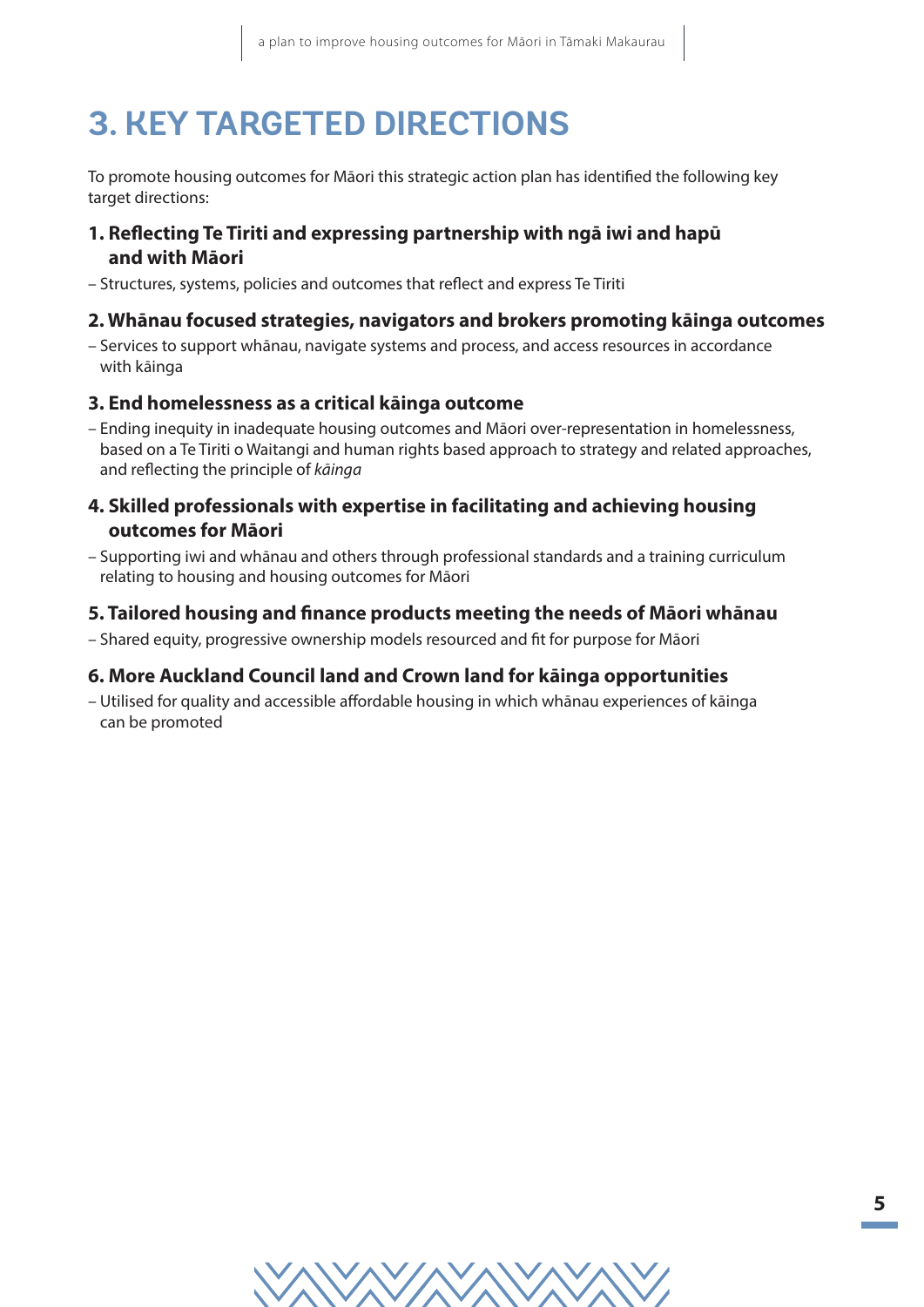# **4. HEADLINE OUTCOMES**

These headline outcomes were identified in July, mid-way through the development of this action plan. They represent a collation of direction setting at the summit, and direction setting with stakeholders during our exploration of the potential and potential impact areas of this project. In a sense the headline outcomes are answers to the question 'what do we really want/what do we see making a real difference?' The headline outcomes are the pivot point into developing the actions in the action plan, but further work using this as an input is required to develop an outcomes and/or measurement framework for future work against this plan.

#### *Iwi, Māori, community focused and facing headlines*

| $\mathbf{1}$   | Te Tiriti o Waitangi: recognise and promote Te Tiriti and its role in driving improved housing outcomes<br>for all Māori                                                                                                                                                                                                                                                                                                                   |
|----------------|--------------------------------------------------------------------------------------------------------------------------------------------------------------------------------------------------------------------------------------------------------------------------------------------------------------------------------------------------------------------------------------------------------------------------------------------|
| $\overline{2}$ | Ngā iwi and hapū o Tāmaki Makaurau (Mana Whenua) interests, investment and development:<br>Support and empower ngā iwi and hapū. Consider ways to promote partnership with ngā iwi and hapū<br>in strategy, policy, governance and co-governance, and housing development and services                                                                                                                                                     |
| 3              | Whanau focused strategies: Identify ways to communicate better with whanau and support whanau<br>better through housing information and experiences                                                                                                                                                                                                                                                                                        |
| $\overline{4}$ | Housing navigators and brokers: Establish navigators/brokers able and empowered to promote<br>housing outcomes for Māori, and support Māori at any stage of housing need or aspirations                                                                                                                                                                                                                                                    |
|                | • curriculum: establish a curriculum/training programme to develop navigators/brokers; trained experts<br>to guide Māori in achieving their housing aspirations                                                                                                                                                                                                                                                                            |
|                | · location: ensure this expertise is located in the community, with iwi, marae and NGOs, and there<br>is corresponding expertise and experience within government agencies and advising them at a<br>senior level                                                                                                                                                                                                                          |
|                | • cooperation: provide for sharing and development of this expertise through secondment and<br>professional development opportunities to create a viable recognized community of practice                                                                                                                                                                                                                                                  |
| 5              | Homelessness: Continue to identify and grow funding and programme delivery options and<br>opportunities to better serve Māori and whānau in need                                                                                                                                                                                                                                                                                           |
|                | · align with and promote Kia Whai Kāinga Tātou Katoa Auckland Council's cross sector homelessness<br>planning                                                                                                                                                                                                                                                                                                                              |
| 6              | Leveraging expertise: Increase housing expertise and capability across and within the Crown (including<br>the new Ministry of Housing and Urban Development), Auckland Council and Māori entities by seconding<br>staff/officials to and from such organisations                                                                                                                                                                           |
| $\overline{7}$ | Papakäinga: Continue work to better understand and communicate about papakäinga opportunities<br>in Auckland                                                                                                                                                                                                                                                                                                                               |
| 8              | <b>Community housing:</b> Māori supporting and participating in the future of community housing delivery<br>in Aotearoa; lower barriers to registration Community Housing Regulatory Authority (CHRA); consider<br>a purpose designed Māori Housing Regulatory Authority (MHRA); increase number of registered Māori<br>Community Housing Providers in Auckland; shared equity - products which appeal and are more<br>accessible to Māori |

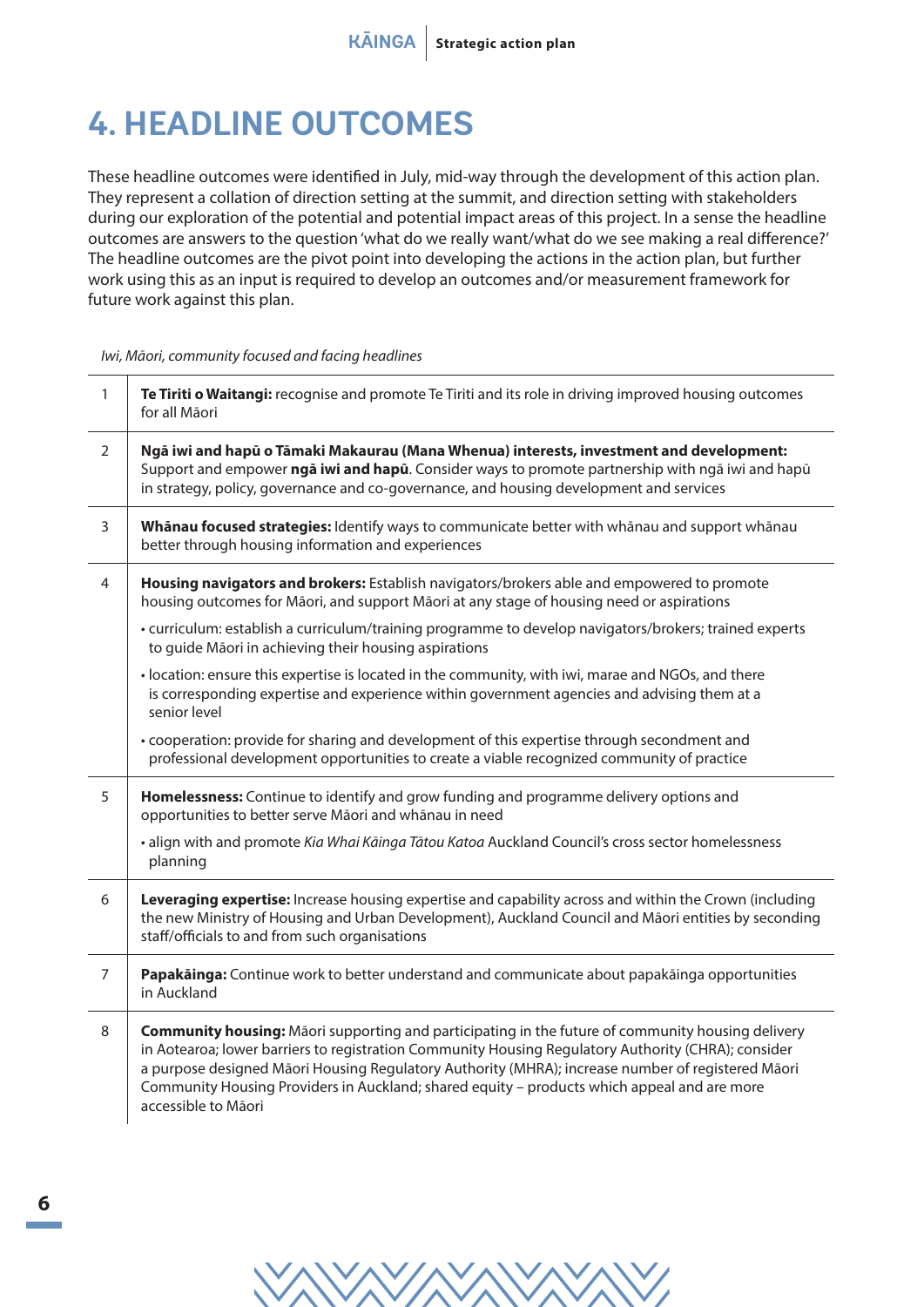*Shared headlines*

| 9                                                                                                                                                                 | Human rights: Develop a shared approach to housing and housing advocacy based on human rights<br>standards and obligations                                                                                                                                                                                             |  |
|-------------------------------------------------------------------------------------------------------------------------------------------------------------------|------------------------------------------------------------------------------------------------------------------------------------------------------------------------------------------------------------------------------------------------------------------------------------------------------------------------|--|
|                                                                                                                                                                   | Crown and government focused headlines (service and construction oriented)                                                                                                                                                                                                                                             |  |
| 10<br>Ministerial and Crown agency accountability: Require measurable housing outcomes for Māori to be<br>included in KPIs for leaders of relevant Crown entities |                                                                                                                                                                                                                                                                                                                        |  |
|                                                                                                                                                                   | • Ensure Māori capability in Ministry of Housing and Urban Development                                                                                                                                                                                                                                                 |  |
|                                                                                                                                                                   | • Establish a measure of housing outcomes for Māori (Government käinga performance measure) to<br>enable measurement and help define success                                                                                                                                                                           |  |
|                                                                                                                                                                   | • Government commitments to service development, responsiveness and growth (to be specified)                                                                                                                                                                                                                           |  |
|                                                                                                                                                                   | · Iwi and hapū able to utilise these measures in auditing Crown treaty compliance in housing provision                                                                                                                                                                                                                 |  |
| 11                                                                                                                                                                | State housing: Identify opportunities including:                                                                                                                                                                                                                                                                       |  |
|                                                                                                                                                                   | • supporting intergenerational tenants in empowering ways                                                                                                                                                                                                                                                              |  |
|                                                                                                                                                                   | • target, plan for and achieve real sustainability of state housing stock through maintenance and<br>adequate development to meet human rights obligations                                                                                                                                                             |  |
|                                                                                                                                                                   | · sale or transfer to iwi, providers, and other entities; and                                                                                                                                                                                                                                                          |  |
|                                                                                                                                                                   | • design and build of Māori friendly housing                                                                                                                                                                                                                                                                           |  |
| 12                                                                                                                                                                | Auckland Housing Programme portfolio: Influence and shape Housing New Zealand Corporation<br>(HNZC) and government policy that guides or directs HLC and new Urban Development Authority<br>master-planning approach, and explore opportunities to increase, capture and highlight Māori<br>outcomes and opportunities |  |
| 13                                                                                                                                                                | Urban Development Authorities (Housing Commission): Promote effective decision-making and<br>progress reflecting Māori aspirations                                                                                                                                                                                     |  |
| 14                                                                                                                                                                | Procurement: Explore options and opportunities relating to Crown and Auckland Council procurement<br>in housing development and housing related services                                                                                                                                                               |  |

*Development and planning focused*

| 15 | <b>Legislative settings and policy:</b> Ensure that relevant legislation is enabling and identify policy setting<br>tweaks including through a legal opinion/review                                                                                            |
|----|----------------------------------------------------------------------------------------------------------------------------------------------------------------------------------------------------------------------------------------------------------------|
| 16 | Māori housing development on general land: Apply papakāinga provisions to general land owned by<br>Māori (include general land not owned by Māori)                                                                                                             |
| 17 | Reserves and marae: Opportunities to utilise reserves where marae are located and adjoined to marae.<br>Enable housing development including, as/if necessary, establishing workable co-governance arrange-<br>ments between the council/Maori and Crown/Maori |
| 18 | Accelerating development: Bring more funders to the table quickly (including shared equity), Unitary<br>Plan variations, and prefabrication as an accelerator                                                                                                  |
| 19 | <b>Financial leverage:</b> Commission research/ <i>paint the picture</i> of Maori-owned freehold properties in<br>Auckland to illustrate the leverage potential of Māori                                                                                       |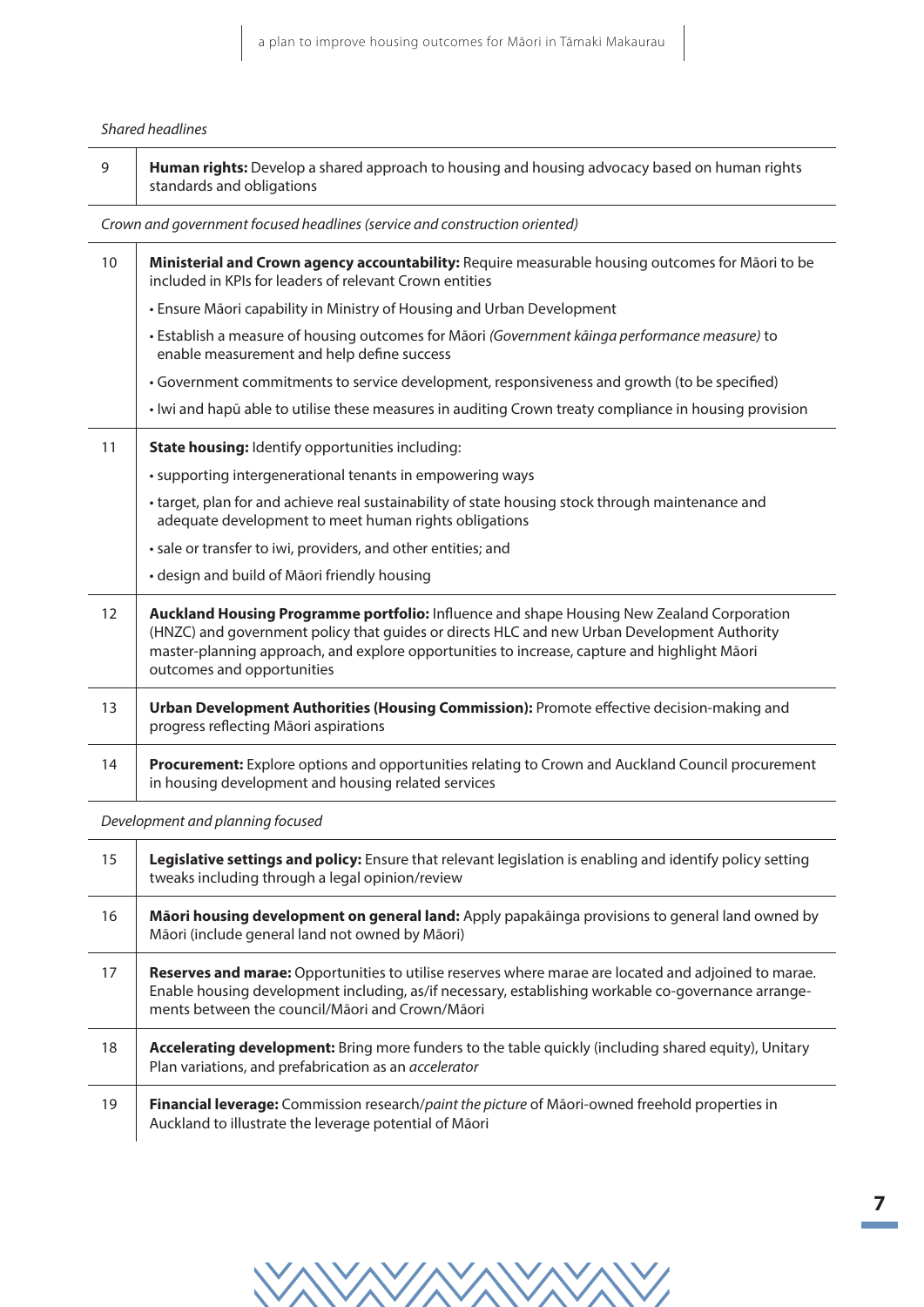# **5. ACTION PLAN**

## **Crown Entities and Government Agencies** (action owners remain subject to final endorsement):

| <b>Action</b>                                                                                                                                                                                                                                                                                                                                                                | <b>Action</b><br>owner                                      | <b>Collaboration</b><br>Partner(s)                                                   |  |
|------------------------------------------------------------------------------------------------------------------------------------------------------------------------------------------------------------------------------------------------------------------------------------------------------------------------------------------------------------------------------|-------------------------------------------------------------|--------------------------------------------------------------------------------------|--|
| <b>SERVICES: Promoting whanau outcomes through improvements to</b><br>services and systems                                                                                                                                                                                                                                                                                   |                                                             |                                                                                      |  |
| 1. Include measurable housing outcomes for Māori amongst the key<br>performance indicators (KPIs) for Chief Executives of all relevant Crown<br>entities and Government agencies to drive improvements to service<br>delivery for outcomes for Māori, including but not limited to:                                                                                          | <b>State Services</b><br>Commission                         | HUD, Te Puni<br>Kōkiri (TPK),<br>Te Matapihi                                         |  |
| a) Treasury                                                                                                                                                                                                                                                                                                                                                                  |                                                             |                                                                                      |  |
| b) Housing NZ (HNZC); and by connection                                                                                                                                                                                                                                                                                                                                      |                                                             |                                                                                      |  |
| c) Homes. Lands. Community. (HLC)                                                                                                                                                                                                                                                                                                                                            |                                                             |                                                                                      |  |
| d) Ministry of Housing and Urban Development (HUD)                                                                                                                                                                                                                                                                                                                           |                                                             |                                                                                      |  |
| e) Ministry of Social Development (MSD)                                                                                                                                                                                                                                                                                                                                      |                                                             |                                                                                      |  |
| f) Ministry of Business, Innovation and Employment (MBIE)                                                                                                                                                                                                                                                                                                                    |                                                             |                                                                                      |  |
| g) Te Puni Kōkiri (TPK)                                                                                                                                                                                                                                                                                                                                                      |                                                             |                                                                                      |  |
| h) Any future Urban Development Authorities (UDA).                                                                                                                                                                                                                                                                                                                           |                                                             |                                                                                      |  |
| The KPIs will include measures that demonstrate how government<br>perspectives on housing are shifted from viewing housing/kāinga as<br>a capital value to a social function, highlighting:                                                                                                                                                                                  |                                                             |                                                                                      |  |
| • Te Tiriti o Waitangi as a framework to understand the provision of<br>adequate housing to Māori on an equitable basis;                                                                                                                                                                                                                                                     |                                                             |                                                                                      |  |
| • United Nations declarations and New Zealand commitments regarding<br>the rights of indigenous peoples, the right to adequate housing, and<br>UN advice to the government of New Zealand.                                                                                                                                                                                   |                                                             |                                                                                      |  |
| 2. Establish a new Associate Minister of Housing (Māori) role as the<br>principal government role overseeing and promoting housing outcomes<br>for Māori, with specialized ring-fenced capacity and resources.                                                                                                                                                               | Cabinet                                                     | <b>State Services</b><br>Commissioner,<br>Te Puni Kōkiri<br>$(TPK)$ ,<br>Te Matapihi |  |
| 3. Establish co-governance as the basis for structuring and mandating<br>UDAs in New Zealand. Establish co-governance based Urban Development<br>Authority or authorities (UDA) reflecting Te Tiriti and actions above, and<br>enabling land to be aggregated, infrastructure to be optimized and<br>provided, and development to occur at appropriate and sufficient scale  | Ministry<br>of Housing<br>and Urban<br>Development<br>(HUD) | Ngā iwi and<br>hapū o Tāmaki<br>Makaurau, Te<br>Matapihi, TPK                        |  |
| In addition to co-governance of the UDA(s) ensure ngā iwi and hapū<br>are included in planning and implementation, and enabled to participate<br>in the UDA in a range of ways including commercial opportunities<br>(procurement), and continue to have rights to input and respond to plans<br>and consenting in accordance with current rights, and Te Tiriti o Waitangi. |                                                             |                                                                                      |  |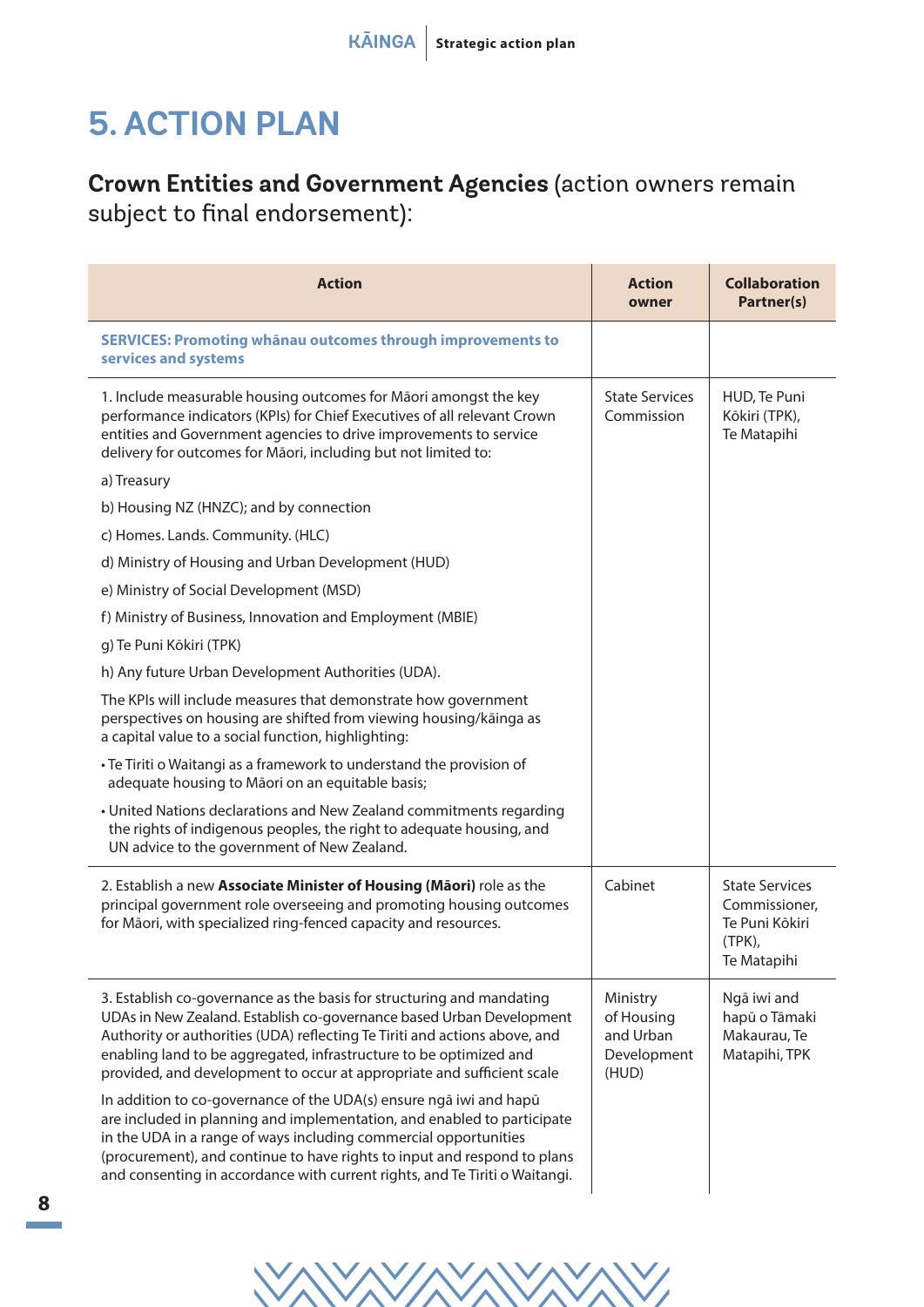| <b>Action</b>                                                                                                                                                                                                                                                                                       | <b>Action</b><br>owner       | <b>Collaboration</b><br>Partner(s)     |                     |  |  |  |  |  |  |  |  |  |  |  |  |  |  |  |  |  |  |  |  |  |  |  |  |  |  |  |  |  |  |  |  |  |  |  |  |  |  |  |  |  |  |
|-----------------------------------------------------------------------------------------------------------------------------------------------------------------------------------------------------------------------------------------------------------------------------------------------------|------------------------------|----------------------------------------|---------------------|--|--|--|--|--|--|--|--|--|--|--|--|--|--|--|--|--|--|--|--|--|--|--|--|--|--|--|--|--|--|--|--|--|--|--|--|--|--|--|--|--|--|
| 4. Ensure that Ministry of Housing and Urban Development is skilled<br>in housing outcomes for Māori and has the capacity to become the<br>recognised leader in government on housing outcomes for Māori,<br>housing development for Māori (including papakāinga), services,<br>and issues. HUD to: | Minister and<br>Ministry CEO |                                        | HUD, Te<br>Matapihi |  |  |  |  |  |  |  |  |  |  |  |  |  |  |  |  |  |  |  |  |  |  |  |  |  |  |  |  |  |  |  |  |  |  |  |  |  |  |  |  |  |  |
| Second expertise in housing outcomes for Māori into HUD's leadership<br>structure including, for instance, from Te Matapihi                                                                                                                                                                         |                              |                                        |                     |  |  |  |  |  |  |  |  |  |  |  |  |  |  |  |  |  |  |  |  |  |  |  |  |  |  |  |  |  |  |  |  |  |  |  |  |  |  |  |  |  |  |
| Establish a unit in HUD <sup>1</sup> with expertise, relationships and experience to<br>deliver housing outcomes for Māori within the role of a Māori Housing<br>Unit                                                                                                                               |                              |                                        |                     |  |  |  |  |  |  |  |  |  |  |  |  |  |  |  |  |  |  |  |  |  |  |  |  |  |  |  |  |  |  |  |  |  |  |  |  |  |  |  |  |  |  |
| 5. Establish a Housing Commission to pursue, improve and achieve<br>housing outcomes for Māori in Auckland including:                                                                                                                                                                               | Cabinet, HUD                 | Iwi and hapū,<br>AHP, Māori            |                     |  |  |  |  |  |  |  |  |  |  |  |  |  |  |  |  |  |  |  |  |  |  |  |  |  |  |  |  |  |  |  |  |  |  |  |  |  |  |  |  |  |  |
| a) A mandated role working with Auckland Housing Programme (AHP),<br>HUD, HNZC and HLC                                                                                                                                                                                                              |                              | providers,<br>Te Matapihi,<br>Auckland |                     |  |  |  |  |  |  |  |  |  |  |  |  |  |  |  |  |  |  |  |  |  |  |  |  |  |  |  |  |  |  |  |  |  |  |  |  |  |  |  |  |  |  |
| b) A mandated role to work on behalf of iwi in Auckland and for the<br>benefit of Māori                                                                                                                                                                                                             |                              | Council,<br>Māori NGOs                 |                     |  |  |  |  |  |  |  |  |  |  |  |  |  |  |  |  |  |  |  |  |  |  |  |  |  |  |  |  |  |  |  |  |  |  |  |  |  |  |  |  |  |  |
| c) Supporting and identifying service requirements in Auckland                                                                                                                                                                                                                                      |                              |                                        |                     |  |  |  |  |  |  |  |  |  |  |  |  |  |  |  |  |  |  |  |  |  |  |  |  |  |  |  |  |  |  |  |  |  |  |  |  |  |  |  |  |  |  |
| d) The role of developing and providing affordable housing options for<br>Māori in Auckland                                                                                                                                                                                                         |                              |                                        |                     |  |  |  |  |  |  |  |  |  |  |  |  |  |  |  |  |  |  |  |  |  |  |  |  |  |  |  |  |  |  |  |  |  |  |  |  |  |  |  |  |  |  |
| e) The power to aggregate land and undertake development through<br>either a direct negotiating mandate or UDA legislation                                                                                                                                                                          |                              |                                        |                     |  |  |  |  |  |  |  |  |  |  |  |  |  |  |  |  |  |  |  |  |  |  |  |  |  |  |  |  |  |  |  |  |  |  |  |  |  |  |  |  |  |  |
| f) The opportunity to catch land and development opportunities relating<br>to Council land from Panuku, Crown land not purchased through the<br>Tamaki Collective carousel, and other Crown and Council land identified<br>as non-service or surplus, on behalf of Auckland Māori                   |                              |                                        |                     |  |  |  |  |  |  |  |  |  |  |  |  |  |  |  |  |  |  |  |  |  |  |  |  |  |  |  |  |  |  |  |  |  |  |  |  |  |  |  |  |  |  |
| g) Leveraging Crown financing and funding opportunities such as the sale<br>of Crown land directly for Māori outcomes and build and extract value<br>for Māori and for whānau outcomes (including papakāinga)                                                                                       |                              |                                        |                     |  |  |  |  |  |  |  |  |  |  |  |  |  |  |  |  |  |  |  |  |  |  |  |  |  |  |  |  |  |  |  |  |  |  |  |  |  |  |  |  |  |  |
| h) Accessing, holding and facilitating access for Māori to Auckland<br>KiwiBuild properties to ensure KiwiBuild delivers housing outcomes for<br>Māori, and negotiating such terms                                                                                                                  |                              |                                        |                     |  |  |  |  |  |  |  |  |  |  |  |  |  |  |  |  |  |  |  |  |  |  |  |  |  |  |  |  |  |  |  |  |  |  |  |  |  |  |  |  |  |  |
| i) Acting as a regional one stop shop on housing outcomes for Māori<br>(including papakāinga) and linking closely with HUD and TPK housing<br>resources and capacity                                                                                                                                |                              |                                        |                     |  |  |  |  |  |  |  |  |  |  |  |  |  |  |  |  |  |  |  |  |  |  |  |  |  |  |  |  |  |  |  |  |  |  |  |  |  |  |  |  |  |  |
| j) Providing a location for expertise in housing outcomes for Māori<br>(including papakāinga)                                                                                                                                                                                                       |                              |                                        |                     |  |  |  |  |  |  |  |  |  |  |  |  |  |  |  |  |  |  |  |  |  |  |  |  |  |  |  |  |  |  |  |  |  |  |  |  |  |  |  |  |  |  |
| k) Authority to deliver the newly developed curriculum to develop<br>expertise in housing outcomes for Māori                                                                                                                                                                                        |                              |                                        |                     |  |  |  |  |  |  |  |  |  |  |  |  |  |  |  |  |  |  |  |  |  |  |  |  |  |  |  |  |  |  |  |  |  |  |  |  |  |  |  |  |  |  |
| I) Enabling the provisions of the Māori Housing Act 1935                                                                                                                                                                                                                                            |                              |                                        |                     |  |  |  |  |  |  |  |  |  |  |  |  |  |  |  |  |  |  |  |  |  |  |  |  |  |  |  |  |  |  |  |  |  |  |  |  |  |  |  |  |  |  |
| m) Direct advocacy to government and council on housing outcomes<br>and issues for Māori (including papakāinga); and                                                                                                                                                                                |                              |                                        |                     |  |  |  |  |  |  |  |  |  |  |  |  |  |  |  |  |  |  |  |  |  |  |  |  |  |  |  |  |  |  |  |  |  |  |  |  |  |  |  |  |  |  |

<sup>1</sup> The scope and role of this unit to be proposed in this action plan may be informed by the Ernst and Young (EY Tahi) Māori Housing Finance Options (August 2018) policy paper

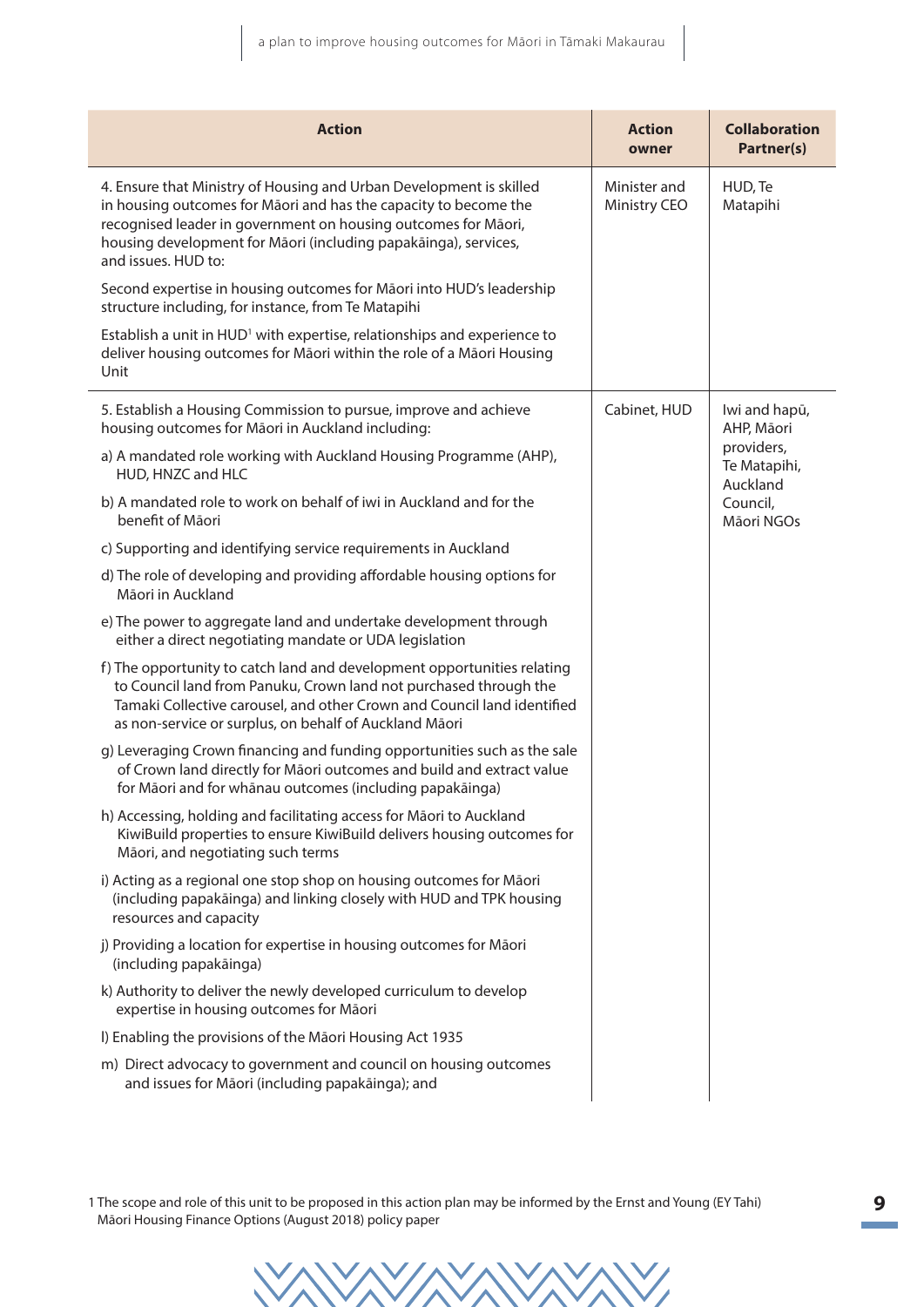| <b>Action</b>                                                                                                                                                                                                                                                                                   | <b>Action</b><br>owner | <b>Collaboration</b><br>Partner(s)                                                                                                                         |
|-------------------------------------------------------------------------------------------------------------------------------------------------------------------------------------------------------------------------------------------------------------------------------------------------|------------------------|------------------------------------------------------------------------------------------------------------------------------------------------------------|
| n) Operates as a Maori Housing Centre for Auckland which:                                                                                                                                                                                                                                       |                        |                                                                                                                                                            |
| i. Supports the Housing Commission                                                                                                                                                                                                                                                              |                        |                                                                                                                                                            |
| ii. Assists Māori to navigate housing support and development<br>opportunities (including papakāinga)                                                                                                                                                                                           |                        |                                                                                                                                                            |
| iii. Enables and supports Māori NGOs to provide housing broker services                                                                                                                                                                                                                         |                        |                                                                                                                                                            |
| iv. Acts as a single regional point of contact for Māori wanting to build<br>kāinga on their land (papakāinga), or explore and achieve other hous-<br>ing outcomes                                                                                                                              |                        |                                                                                                                                                            |
| v. Develops and advocates policy solutions to increase the rate of käinga<br>development and other housing outcomes for Māori                                                                                                                                                                   |                        |                                                                                                                                                            |
| vi. Works with Te Matapihi, HNZC, HLC, developers, communities and<br>other stakeholders to realise Māori aspirations for affordable and<br>social housing (including papakāinga) and to support the delivery of<br>käinga housing outcomes for Māori through the Auckland Housing<br>Programme |                        |                                                                                                                                                            |
| vii. Provides financial literacy services relating to housing.                                                                                                                                                                                                                                  |                        |                                                                                                                                                            |
| 6. Establish and resource a curriculum and training programme to<br>develop brokers to guide Māori establishing kāinga and papakāinga<br>and fund the establishment of housing brokers in Māori NGOs.                                                                                           | <b>HUD</b>             | Industry Train-<br>ing Federation<br>or Tertiary<br>Education<br>Commission,<br>CHA, Māori<br>NGOs, Māori<br>Land Court, Te<br>Matapihi, Te<br>Tumu Kāinga |
| 7. Establish Kāinga Ora <sup>2</sup> service hubs of wrap-around social services for<br>emergency, transitional and social housing developments including on<br>marae.                                                                                                                          | <b>MSD</b>             | Iwi and hapū,<br>Māori providers,<br>marae, NGOs                                                                                                           |
| 8. Research and develop measures and services to support<br>intergenerational tenants of state housing to establish their tenure<br>in their home as kainga consistent with the recent progressive home<br>ownership consultation advice.                                                       | <b>HUD</b>             | Te Matapihi,<br><b>TPK</b>                                                                                                                                 |
| 9. Establish agreed protocols for the provision of emergency housing<br>and transitional housing by ngā iwi and hapū and Māori providers, as<br>appropriate, that are consistent with the kaupapa kāinga.                                                                                       | HNZC, MSD              | lwi and<br>hapū, HLC,<br>Community<br>Housing                                                                                                              |
| • Review the definition of homelessness in regard to related services to<br>ensure the definition and its implications are fit for purpose for service<br>providers.                                                                                                                            |                        | Aotearoa<br>(CHA), Māori<br>providers                                                                                                                      |

**10** 2 Kāinga Ora is a suite of social services provided by MSD-accredited social services providers designed and delivered around the concept of kāinga.

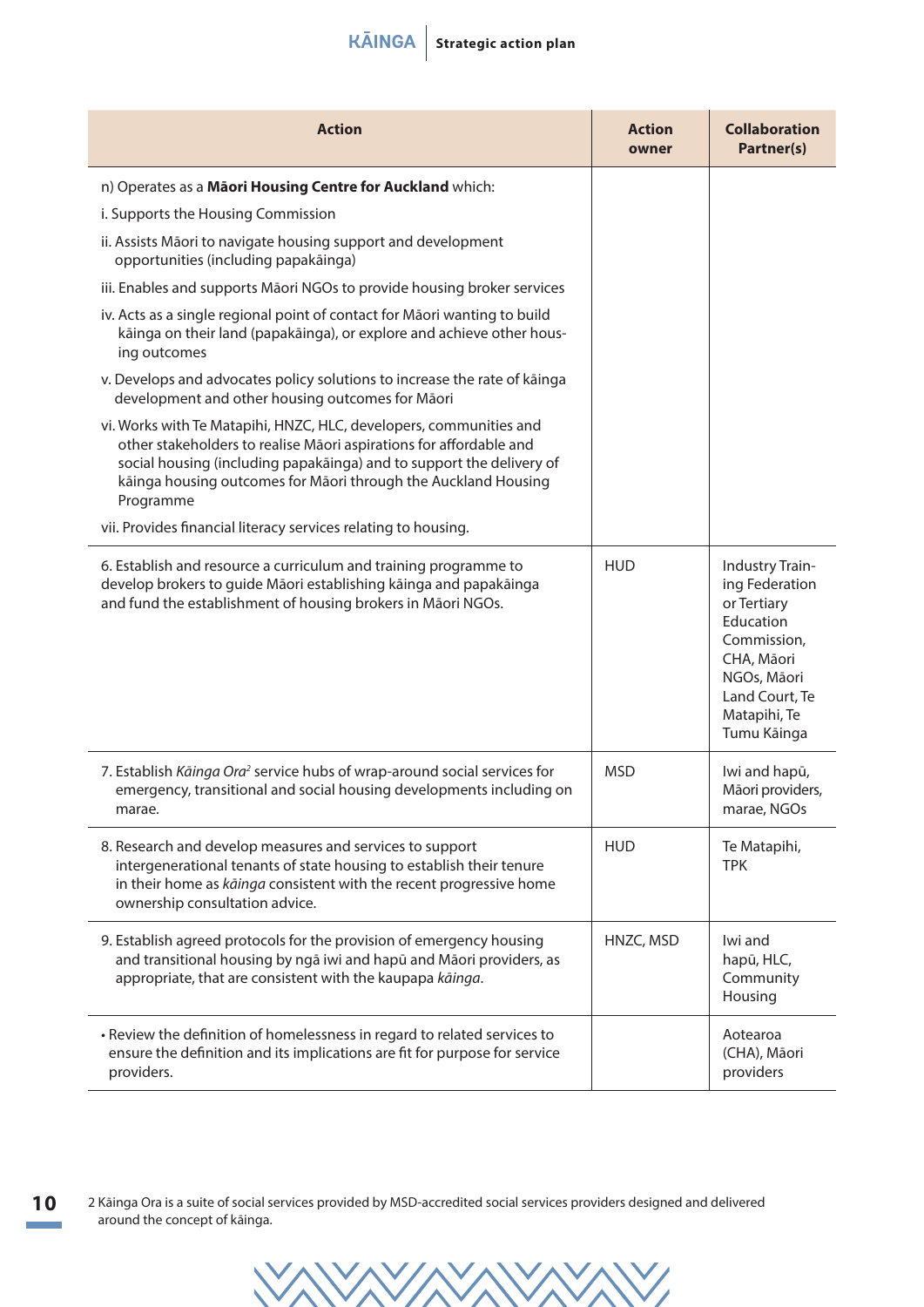| <b>Action</b>                                                                                                                                                                                                                                                       | <b>Action</b><br>owner                                            | <b>Collaboration</b><br>Partner(s)                                                            |
|---------------------------------------------------------------------------------------------------------------------------------------------------------------------------------------------------------------------------------------------------------------------|-------------------------------------------------------------------|-----------------------------------------------------------------------------------------------|
| 10. Develop, implement and circulate a work programme to respond to<br>the policy paper on financial instruments for development on Māori<br>land (2018).                                                                                                           | HUD, MBIE,<br><b>TPK</b>                                          | <b>TPK</b>                                                                                    |
| 11. Review the Community Housing Regulatory Authority (CHRA)<br>registration requirements and process identified as barriers for Māori<br>organisations, and amend to ensure they are fit for purpose for ngā iwi<br>and hapū, other Māori and Māori organisations. | HUD, CHRA,<br>Te Matapihi                                         | CHRA, Te<br>Matapihi,<br>Māori NGOs,<br><b>CHA</b>                                            |
| a) Support the development to the stage of registration of an additional<br>three Māori organisations in Auckland as Class 1: Social Landlord social<br>housing providers during 2019.                                                                              |                                                                   |                                                                                               |
| <b>MINDSET CHANGE: Driving outcomes change through strategic</b><br>planning, actions and transparency                                                                                                                                                              |                                                                   |                                                                                               |
| 12. Develop and consult on an effective National Housing Agenda to set<br>the agenda for housing aspirations and direction, provides a context<br>for identifying, evaluating, understanding New Zealand's Housing<br>System.                                       | Cabinet                                                           | Public sector                                                                                 |
| a) the Housing Agenda provides an agreed set of national expectations<br>for housing provision and the housing system at large.                                                                                                                                     |                                                                   |                                                                                               |
| b) investigate and illustrate the New Zealand Housing System, which<br>acts as both a service and delivery identification model, and a gap analysis.                                                                                                                |                                                                   |                                                                                               |
| 13. Develop a public National Housing Strategy with Te Tiriti and the<br>human right to adequate housing at its centre and a clear identifica-<br>tion of and response to the housing needs and aspirations of Māori;                                               | Cabinet, HUD,<br>and agencies<br>with housing<br>responsibilities | Public, State<br><b>Services</b><br>Commission,<br>Te Puni Kōkiri<br>$(TPK)$ ,<br>Te Matapihi |
| a) ensure all agencies with housing responsibilities have a public<br>'sub-strategy' which, demonstrates clear links to the national strategy<br>and guides their internal responsibilities and activities                                                          |                                                                   |                                                                                               |
| b) establish a process for regular and timely public review led by an<br>independent panel of the National Housing Strategy including against<br>outcomes achieved and significant changes in the housing system<br>or market.                                      |                                                                   |                                                                                               |
| 14. Promulgate an agreement which promotes the future of social<br>housing in New Zealand in accordance with a National Housing<br>Strategy and the role identified for social housing in meeting our Te<br>Tiriti and human rights obligations by:                 | Cabinet                                                           | HUD, HNZC,<br><b>TPK</b>                                                                      |
| a) ceasing the application and use by HNZC of deferred maintenance as<br>a tool relating to the management of national social housing stock, to<br>ensure our housing stock occupied by our most vulnerable citizens is<br>properly maintained in perpetuity; and   |                                                                   |                                                                                               |
| b) requiring on-going development of effective measurement of current<br>demand for social housing, and estimation of future demand, which is<br>demonstrably planned for in a robust targeted development<br>programme.                                            |                                                                   |                                                                                               |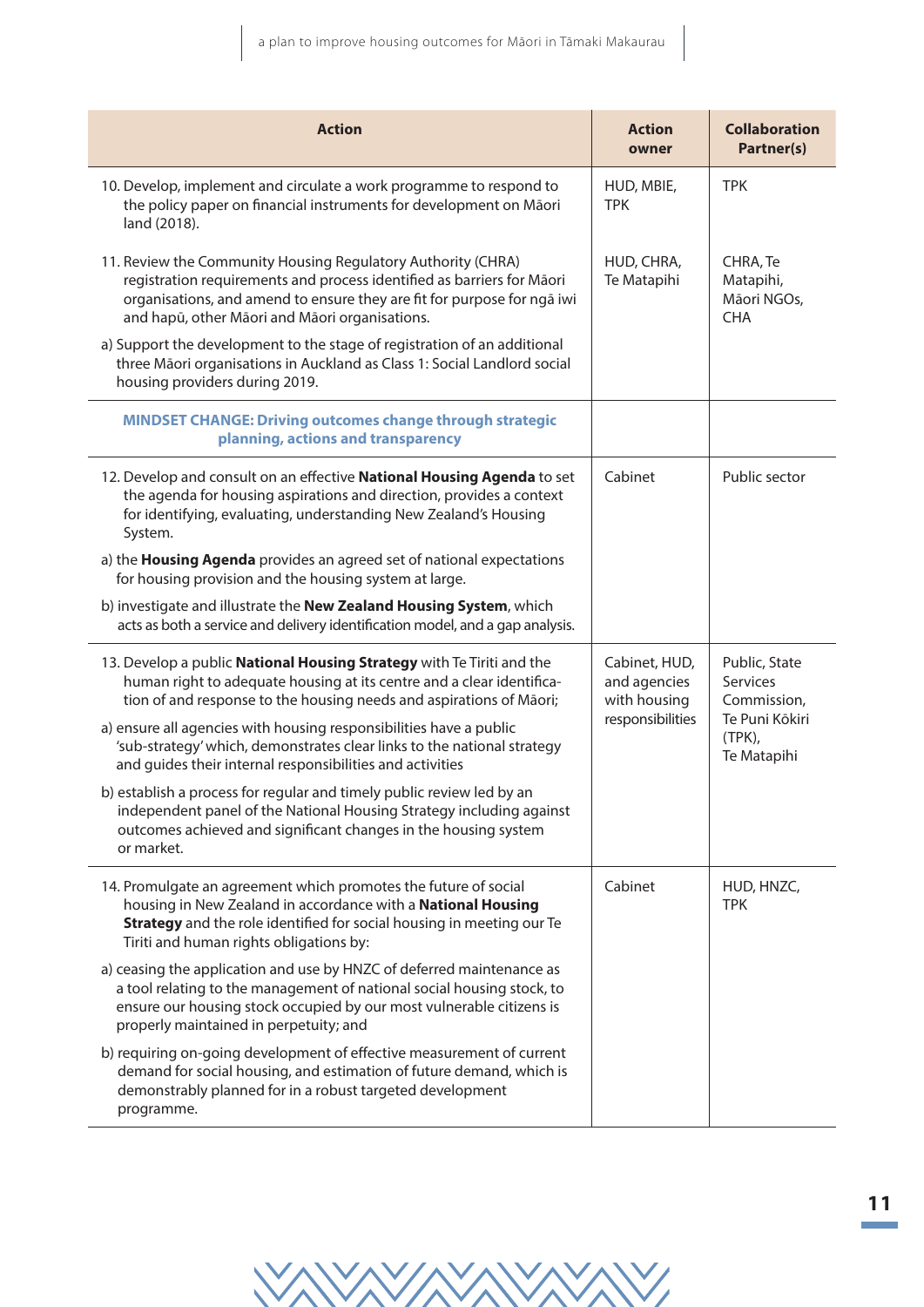| <b>Action</b>                                                                                                                                                                                                                                                                                                                                                                                                                                       | <b>Action</b><br>owner                                                                   | <b>Collaboration</b><br>Partner(s)         |
|-----------------------------------------------------------------------------------------------------------------------------------------------------------------------------------------------------------------------------------------------------------------------------------------------------------------------------------------------------------------------------------------------------------------------------------------------------|------------------------------------------------------------------------------------------|--------------------------------------------|
| 15. Commission research on:<br>a) the future of community housing delivery in a manner consistent with<br>kāinga, and in a way that provides an opportunity to ngā iwi and hapū<br>to express their aspirations.<br>b) The number of Māori-owned freehold properties in Auckland to<br>illustrate the leverage potential of Māori to develop kāinga and<br>papakāinga.<br><b>DEVELOPMENT - bricks and mortar</b>                                    | <b>HUD</b>                                                                               | Iwi and hapū,<br>Te Matapihi,<br>CHA, IMSB |
| 16. Recognise and promote the role of ngā iwi and hapū of Auckland in<br>the long-term housing picture, in development, as kaitiaki, and as ngā<br>iwi and hapū of Auckland.                                                                                                                                                                                                                                                                        | Cabinet,<br>Crown-Māori<br>Relations                                                     | Iwi and hapū,<br>HUD, HNZC,<br>HIC.        |
| 17. Leverage the Auckland Housing Programme (AHP) and the capital<br>release from Crown land holdings in Auckland to achieve housing<br>outcomes for Māori including through:<br>a) enshrining co-governance of the programme<br>b) ensuring Māori participation at all stages and levels of development<br>c) ensuring that the contribution of community housing providers to<br>housing outcomes of Māori and of low-income whānau is recognised | HUD, future<br>Urban<br>Development<br>Authority and<br>any pre-cursor<br>entities (UDA) | Iwi and hapū,<br>HNZC, HLC                 |
| through real and agreed opportunities to expand and participate in the<br>AHP and the process and outcomes it involves.                                                                                                                                                                                                                                                                                                                             |                                                                                          |                                            |

## **Auckland Council (action owners remain subject to final endorsement):**

| <b>Action</b>                                                                                                                                                                                                                                                                                                                                                                                         | <b>Action</b><br>owner        | <b>Collaboration</b><br>Partner(s)            |
|-------------------------------------------------------------------------------------------------------------------------------------------------------------------------------------------------------------------------------------------------------------------------------------------------------------------------------------------------------------------------------------------------------|-------------------------------|-----------------------------------------------|
| 18. Establish agreed mechanisms to enable the transfer of and/or partner-<br>ship in regard to AHP houses to ngā iwi and hapū, Māori entities,<br>marae and community housing providers as construction is complet-<br>ed. In particular, consider the inherent opportunities in transferring<br>housing stock to marae and Māori providers within the neighbour-<br>hoods in which they operate. To: | HUD, UDA,<br>HN <sub>7C</sub> | Iwi and hapū,<br>HLC, CHA,<br>Māori providers |
| a) Review and ensure the governance structure and the governance of<br>the AHP in practice reflect Māori aspirations and co-governance                                                                                                                                                                                                                                                                |                               |                                               |
| b) promote iwi roles and participation, and other outcomes deriving from<br>Te Tiriti.                                                                                                                                                                                                                                                                                                                |                               |                                               |
| 19. Develop and improve provisions in the Unitary Plan to enable<br>papakāinga on general land and other otherwise viable Māori housing<br>outcomes.                                                                                                                                                                                                                                                  | Auckland<br>Council           | Te Matapihi,<br><b>IMSB</b>                   |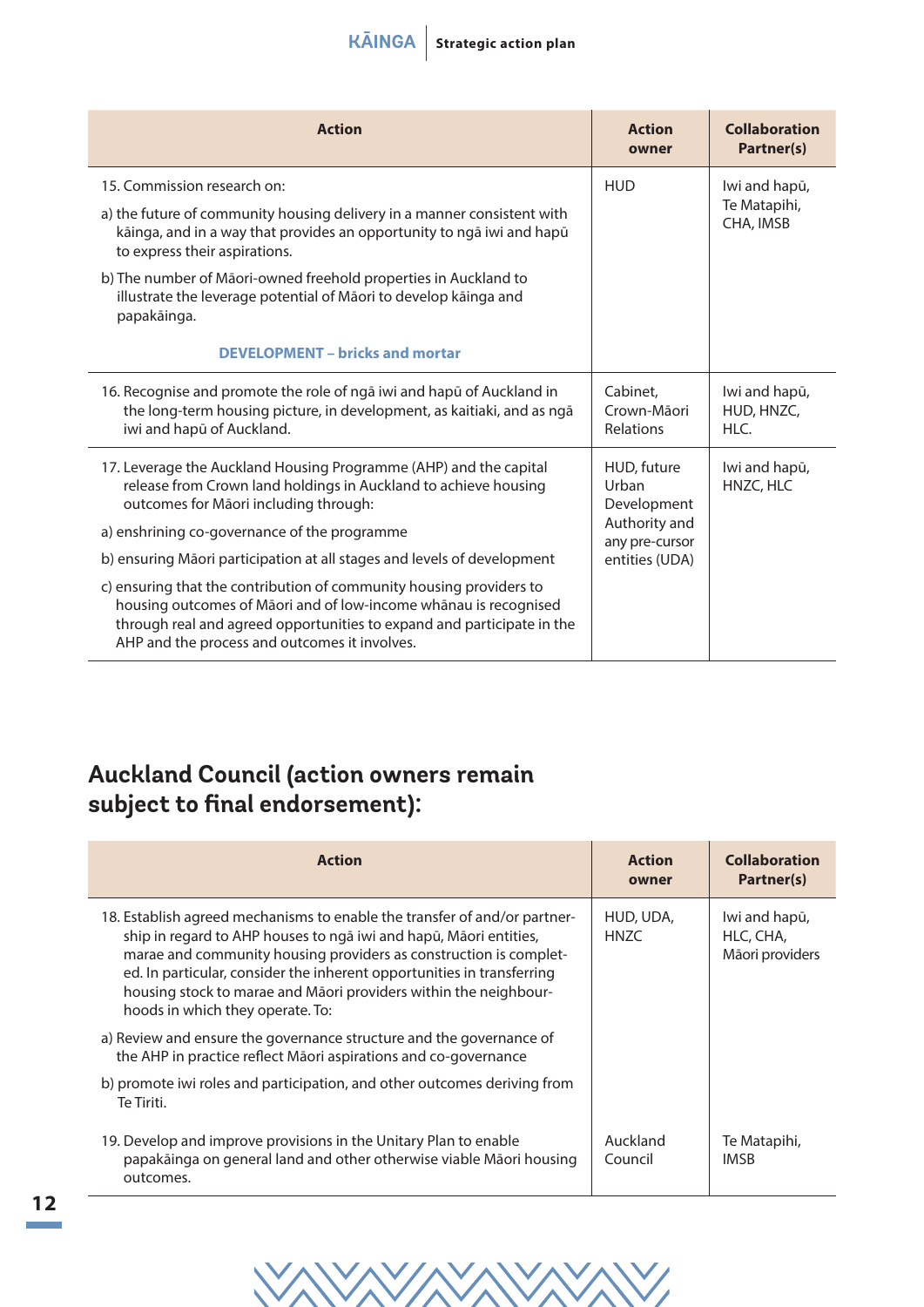| <b>Action</b>                                                                                                                                                                                                        | <b>Action</b><br>owner                                                | <b>Collaboration</b><br>Partner(s)                                                             |
|----------------------------------------------------------------------------------------------------------------------------------------------------------------------------------------------------------------------|-----------------------------------------------------------------------|------------------------------------------------------------------------------------------------|
| 20. Enable marae control and management of associated and adjoining<br>reserves and provide for housing on these reserves under the Reserves<br>Act or as a permitted or controlled activity under the Unitary Plan. | Auckland<br>Council                                                   | Crown,<br>respective<br>marae trustees                                                         |
| 21. Continue to support and coordinate the Kia Whai Käinga Tatou Katoa<br>regional cross-sectoral homelessness plan, clarify Auckland Council's<br>role and fully resource and support this role internally.         | Auckland<br>Council to<br>maintain<br>existing<br>support<br>and role | Sector leaders<br>group                                                                        |
| 22. Utilise Auckland Council public land for housing, providing<br>opportunities for Māori organisations, ngā iwi and hapū and whānau,<br>in accordance with Panuku's relevant strategic documents.                  | Auckland<br>Council,<br>Panuku                                        | Iwi and hapū,<br>Te Matapihi,<br>Auckland<br>Community<br>Housing<br>Providers<br>Network, CHA |
| 23. Embed better and faster consenting to provide more security to<br>developers, and consider ways to support community housing and<br>affordable housing outcomes through prioritisation.                          | Auckland<br>Council                                                   | Iwi and hapū,<br>CHA,<br>Te Matapihi                                                           |
| 24. Consistently report against affordable housing progress and housing<br>outcomes for Māori in Auckland including those relating to LTP Māori<br>housing and papakāinga funding.                                   | Auckland<br>Council                                                   | Auckland<br>Council                                                                            |
| 25. Enable the use and occupation of empty housing acquired by the<br>Council for development purposes, before they are required for<br>development.                                                                 | Auckland<br>Council,<br>Panuku                                        | Iwi and hapū,<br>CHA,<br>Te Matapihi,<br><b>ACHPN</b>                                          |

## **Community Sector:**

| <b>Action</b>                                                                                                                                                                                                                                                                                                                                                                                                                                                                                                                                                                              | Possible lead<br>Partner(s) | <b>Collaboration</b><br>Partner(s)      |
|--------------------------------------------------------------------------------------------------------------------------------------------------------------------------------------------------------------------------------------------------------------------------------------------------------------------------------------------------------------------------------------------------------------------------------------------------------------------------------------------------------------------------------------------------------------------------------------------|-----------------------------|-----------------------------------------|
| 26. Support the development and registration of an additional three<br>Māori organisations in Auckland as Class 1: Social Landlord social<br>housing providers during 2019.                                                                                                                                                                                                                                                                                                                                                                                                                | Te Matapihi,<br><b>CHA</b>  | Māori NGOs                              |
| 27. Work with and support the Auckland Housing Programme, HUD,<br>HNZC, HLC and others to help realise the imperative of creating<br>integrated, viable and diverse communities in future developments<br>by, amongst other things, supporting the monitoring of KPIs and<br>Māori outcome expectations from a community perspective, support-<br>ing and informing the dis-aggregation of housing tenure types (social,<br>affordable, and open market), and supporting and monitoring for<br>universal standards for design, quality and housing amenity within<br>planned developments. | CHA.<br>Te Matapihi         | HUD, UDA,<br>HNZC, HLC,<br><b>ACHPN</b> |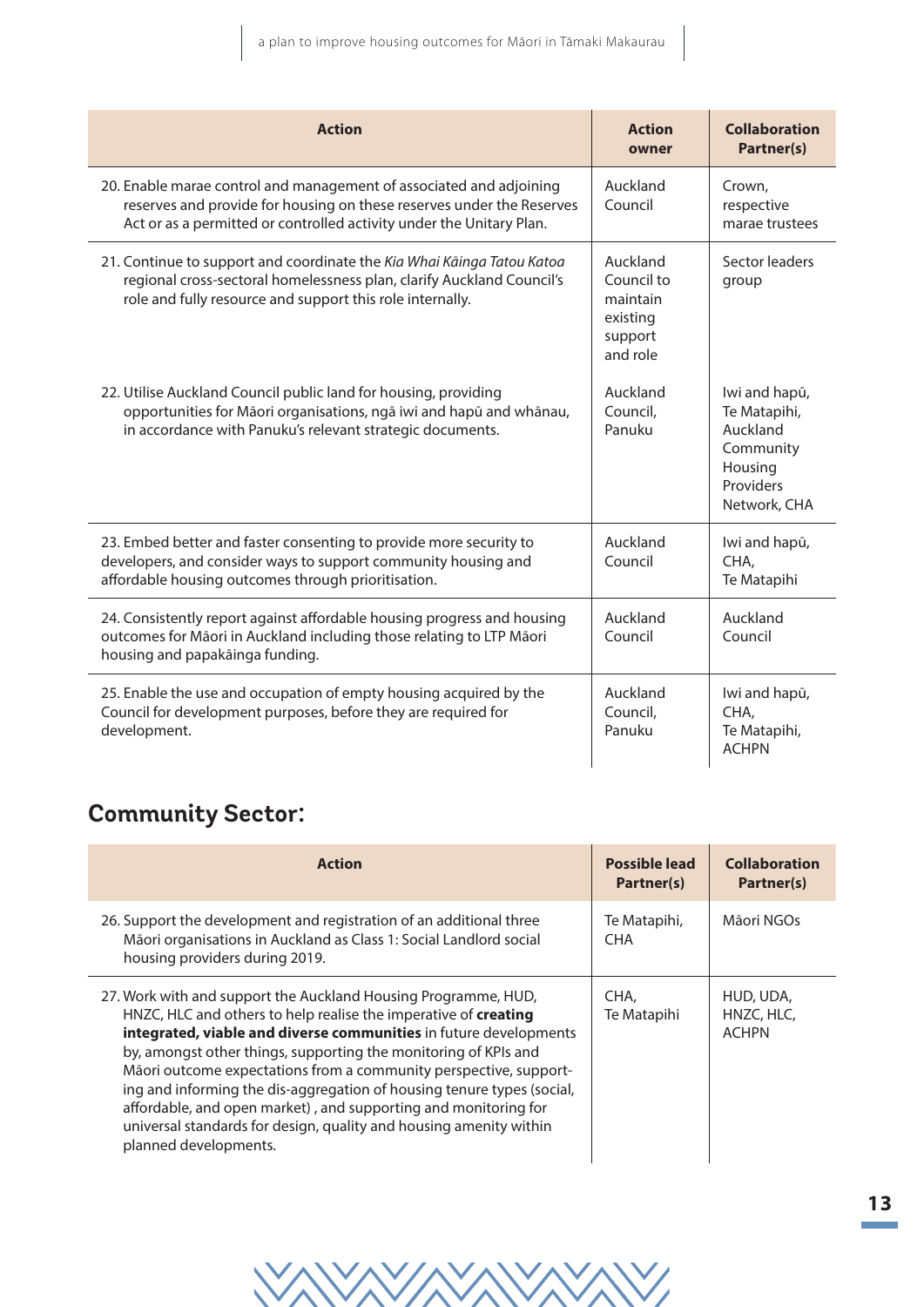## **Iwi, Māori Advocates and Māori Organisations:**

| <b>Action</b>                                                                                                                                                                                                                                                                                           | <b>Possible lead</b><br>Partner(s) | <b>Collaboration</b><br>Partner(s)                       |
|---------------------------------------------------------------------------------------------------------------------------------------------------------------------------------------------------------------------------------------------------------------------------------------------------------|------------------------------------|----------------------------------------------------------|
| 28. Consider the potential form and function of a collective entity<br>designed to gather together opportunities to promote housing out-<br>comes for Māori - such as surplus Auckland Council land not sought<br>by any particular iwi or rōpū, along with the functions set out in action<br>4 above. | lwi                                | Marae and<br>other entities                              |
| a) Consider the potential role of an entity established to provide regional<br>housing related advocacy and services, along with the functions set out<br>in action 6 above.                                                                                                                            |                                    |                                                          |
| 29. Support the injection of Māori expertise into MHUD's leadership<br>structure by supporting the secondments or otherwise providing to<br>the Ministry expertise on housing outcomes for Māori.                                                                                                       | Te Matapihi                        | HUD, TPK                                                 |
| 30. Monitor and report on performance against KPIs for Chief Executives<br>of relevant Crown entities against KPIs relating to housing outcomes<br>for Māori.                                                                                                                                           | Stakeholders,<br>Te Matapihi       | HNZC, HLC                                                |
| a) Provide ongoing advice to the Crown, government agencies and<br>Auckland Council on käinga                                                                                                                                                                                                           |                                    |                                                          |
| b) Provide advice to and support HNZC and HLC to realise HNZC's<br>imperative of creating integrated, viable and diverse communities<br>in major upcoming developments                                                                                                                                  |                                    |                                                          |
| c) Promote coherent regulatory and legislative review across relevant<br>Ministries and portfolios to promote housing outcomes for Māori.                                                                                                                                                               |                                    |                                                          |
| 31. Manage any agreed allocated social housing within the upcoming<br>Mangere development, in accordance current kaupapa Māori practic-<br>es and principles and giving effect to the concept of kāinga.                                                                                                | Marae, Māori<br>organisations      | HNZC, MSD,<br><b>MBIE</b>                                |
| 32. Scope and promote 'on the ground' opportunities for kainga<br>development of reserves on which marae are sited and reserves<br>adjoining marae.                                                                                                                                                     | Te Matapihi,<br>marae<br>trustees  | Auckland<br>Council                                      |
| 33. Lead discussions with government agencies on the establishment<br>of Kāinga Ora hubs of wrap-around social services for emergency,<br>transitional and social housing developments.                                                                                                                 | Māori<br>organisations             | MSD, Māori<br>social services<br>providers               |
| 34. Support the development of a training programme for kainga brokers/<br>navigators, deliver training programmes for kāinga brokers/navigators<br>(in accordance with funding and resources), and incorporate this as a<br>service provision where appropriate.                                       | Māori NGOs                         | HUD, Relevant<br>Industry<br>Training<br>Organisation(s) |